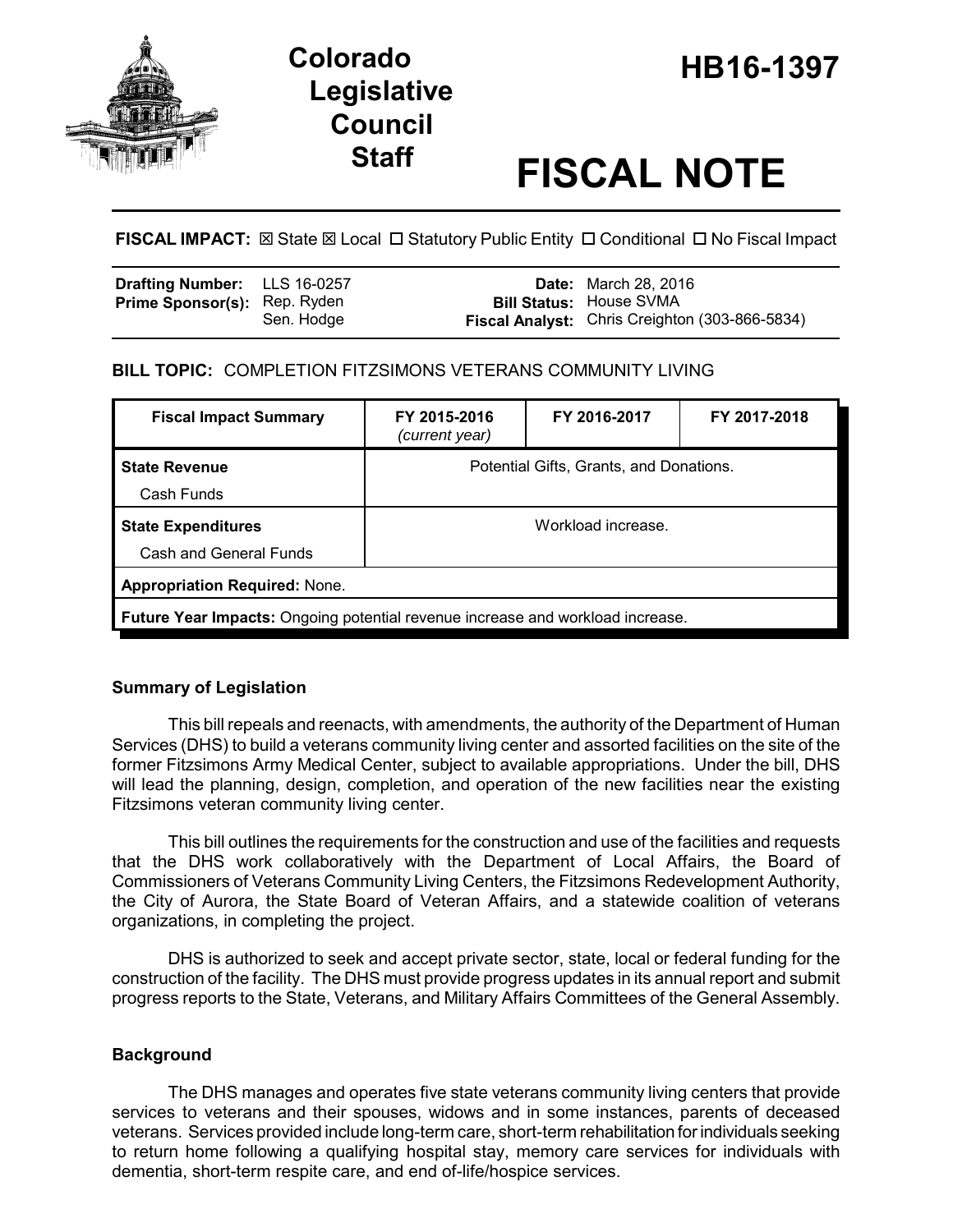March 28, 2016

The five Centers are located throughout the state in Aurora (Fitzsimons), Florence (McCandless), Monte Vista (Homelake), Rifle, and Walsenburg. Each facility is Medicare and Medicaid certified and licensed by the Department of Public Health and Environment. Additionally, the Centers are certified by the U.S. Department of Veterans Affairs to receive federal funds in support of the care of veterans. The original plan in 1999 for the Fitzsimons Center was for three facilities: a community living center, a domiciliary, and a transitional home, however only the community living center was constructed.

#### **State Revenue**

This bill potentially increases DHS cash fund revenue in the Central Fund for Veterans Community Living Centers beginning in FY 2015-16. DHS is authorized to seek and accept private sector, state, local or federal funding, however at this time no funding source has been identified.

#### **State Expenditures**

This bill increases state agency workload beginning in FY 2015-16 as described below.

*Department of Human Services.* Staff time will be needed to assist the statewide planning consultant with the design and planning of the new Fitzsimons facilities. Staff time will also be needed to prepare and provide progress updates in the DHS annual report and to the committees of reference. This increase in workload can be addressed within existing appropriations.

The DHS will be responsible for the operation of the new Fitzsimons facilities once construction has been completed. This will require staff, equipment, and other operating and capital expenditures and these costs will be identified in the latter stages of design and construction. The Veterans Community Living Centers are designated as enterprises and are funded with continuous spending authority through resident fees. DHS will set future fees and pursue available methods of reimbursement to cover the cost of operating the facility.

*Department of Personnel and Administration.* The Department of Personnel and Administration will provide planning and design services for the Fitzsimons project through the Office of the State Architect's statewide planning consultant. No additional appropriations are needed as DPA has a statewide planning appropriation for such projects.

*Department of Local Affairs.* Workload will increase in the Department of Local Affairs for staff time to assist the statewide planning consultant with the design and planning of the new Fitzsimons facilities. This workload can be addressed within existing resources.

*Capital construction costs.* This bill maintains the DHS authority to construct veteran facilities at the Fitzsimons site. It is assumed these costs will be addressed through the annual budget and capital development process.

#### **Local Government Impact**

This bill increases workload in the City of Aurora to assist with the planning and design of the Fitzsimons facilities.